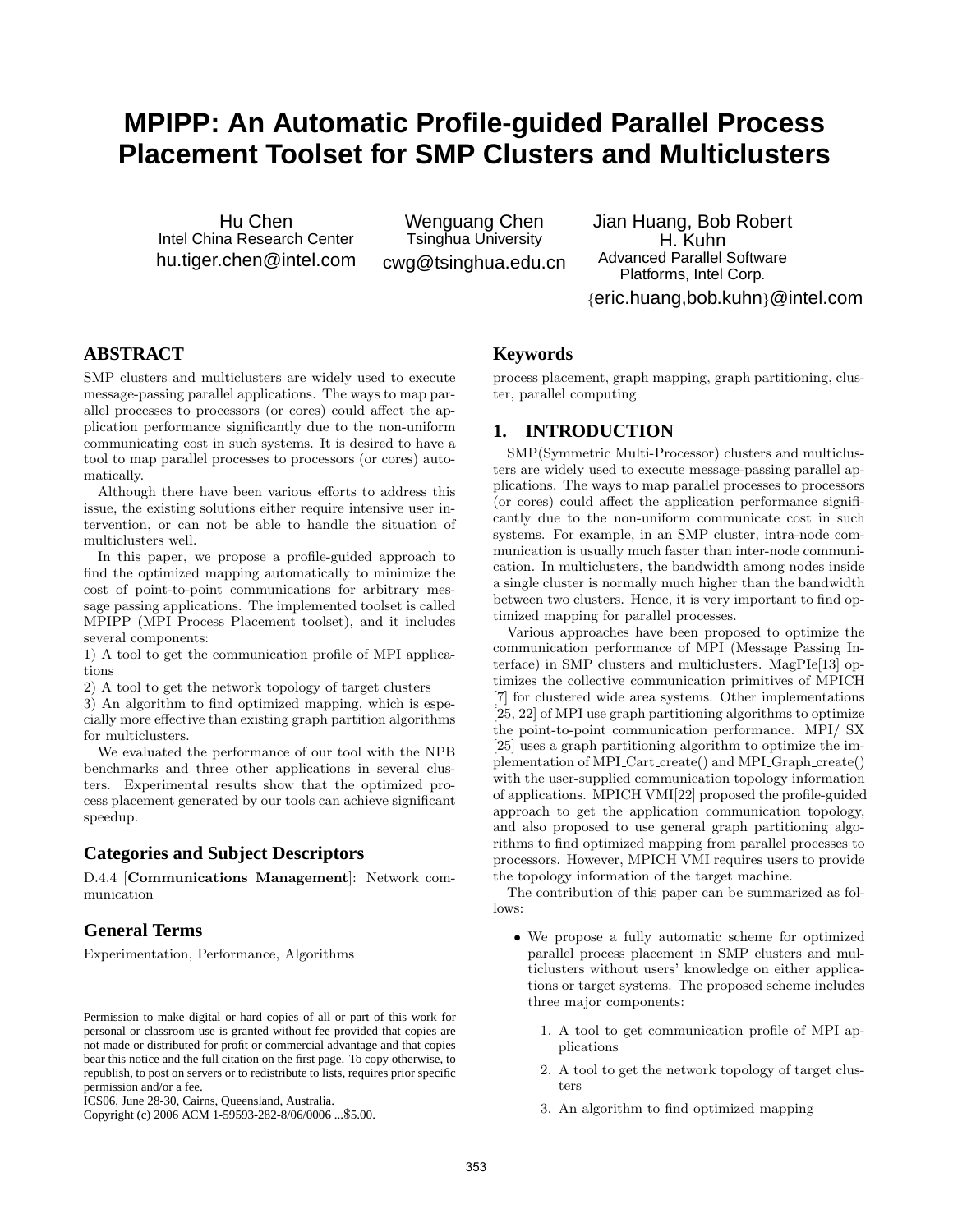- We propose a mapping algorithm, which outperforms the existing graph-partition algorithms for multiclusters.
- We performed extensive experiments with the NPB benchmarks and three other applications in several clusters and proved the effectiveness of our scheme.

The rest of the paper is organized as follows: Section 2 explains the problem that we are addressing. Section 3 describes our new graph mapping algorithm. The pseudo-code of the algorithm is given in the appendix. Section 4 covers the implementation of the profile-guided process placement mechanism. The experimental environments, test results, and data analysis are presented in Section 5. Section 6 summarizes and describes future work.

## **2. BACKGROUND AND RELATED WORKS**

Much research effort was spent to improve the MPI communication performance by taking advantage of the different communication costs in a multiple-hierarchy environment. The related works comprise:

- 1. Approaches to optimize the MPI communication performance
- 2. Algorithms to map parallel processes to processors.

## **2.1 Approaches to Optimize the MPI Communication Performance**

A) Optimizing communications in transport layer The MPI implementation has used different devices to optimize the communication performance over different transport protocols. For example, LAMMPI or Intel MPI Library can use shared memory for the intra-node communication, while using other protocols for inter-

node communication.

- B) Optimizing the collective communication primitives Most of collective communications are implemented by a bunch of point-to-point messages. MagPIe[13] optimizes the collective communication primitives of MPICH for clustered wide area systems by minimizing the amount of data communicated over the slow wide area links.
- C) Optimizing the point-to-point communications Unlike the collective communications, optimizing the point to point communications requires the communication topology information of applications as well as the topology information of target cluster systems.

The MPI standard provides primitives such as MPI Cart create and MPI Graph create for users to provide the communication topology information. MPI/ SX [25] optimizes these primitives by virtually ranking the MPI process so that more communications in the topology are conducted in one SMP node.

The other way to get the communication topology information is by profiling. The Intel Trace Collector [9] and some MPI implementations can provide trace data for MPI messages. From the statistical information, we can analyze the communication pattern of the application, and optimize it. MPICH VMI [22] and ScaliMPI [24] fall into this category.

Our work is profile-guided as well. The major differences are that our solution is fully automatic and that our algorithm addresses the multi-hierarchy interconnect effectively.

## **2.2 Algorithms to Map Parallel Processes to Processors**

The goal is to improve the communication performance of the applications by aligning their communication with the clusters interconnect hierarchy. Hence, two models are needed: one that describes the communication behavior and the other that describes the interconnect hierarchy. We describe the MPI communication of an application with a communication graph (CG). The interconnect hierarchy that connects the processors in a cluster is modeled with a system topology graph (TG).

A) Working with system topology graph only

MagPIe [13] is a network performance-aware collective communication optimization for clustered wide area systems. It discovers the system topology with LogP model [3], only the broadcast trees for the collective communications were be optimized.

B) Working with communication graph only In general, this problem could be solved by graph partitioning: Given a graph G with costs as edge weights and sizes as vertex weights, partition the vertices of G into k sub-graphs of equal sizes such that the sum of the edge weights crossing sub-graph boundaries is minimized.

The graph partitioning algorithm [16, 11, 12, 27] is widely used in the MPI performance optimization. It requires the communication graph to describe the communication behavior of the program, which could be derived from trace or profile or from user input. Many MPI implementations, such as MPICH VMI[22] and ScaliMPI [24] provide the interface for this kind of algorithms. MPI/SX [25] uses a graph partitioning algorithm to optimize the MPI implementation of MPI Cart create and MPI Graph create with the user-supplied communication topology information.

There are a few public suites available for the implementation of graph partitioning algorithms, for instance, METIS[11], Chaco[8], Jostle[26] and Party[21].

C) Working with both the communication graph and the system topology graph

The problem is modeled as graph mapping problem: Given a graph G with costs as edge weights and another graph T also with costs as edge weights, map the vertices of G to the graph T with equal size such that the value of a cost function F is minimized. Here F calculates the new cost of the edges when G is mapped to T.

In [17], a basic graph mapping scheme was described. More sophisticated algorithms [15, 18, 14, 23] were proposed for the task assignment problem afterwards. These works help to dispatch workloads to distributed systems and resolve the dependences among them.

In this paper we implement a new graph mapping algorithm. The communication graph is obtained from profile collected by ITC and we assume that workload balance is not an issue. In the process of mapping a CG to a TG, we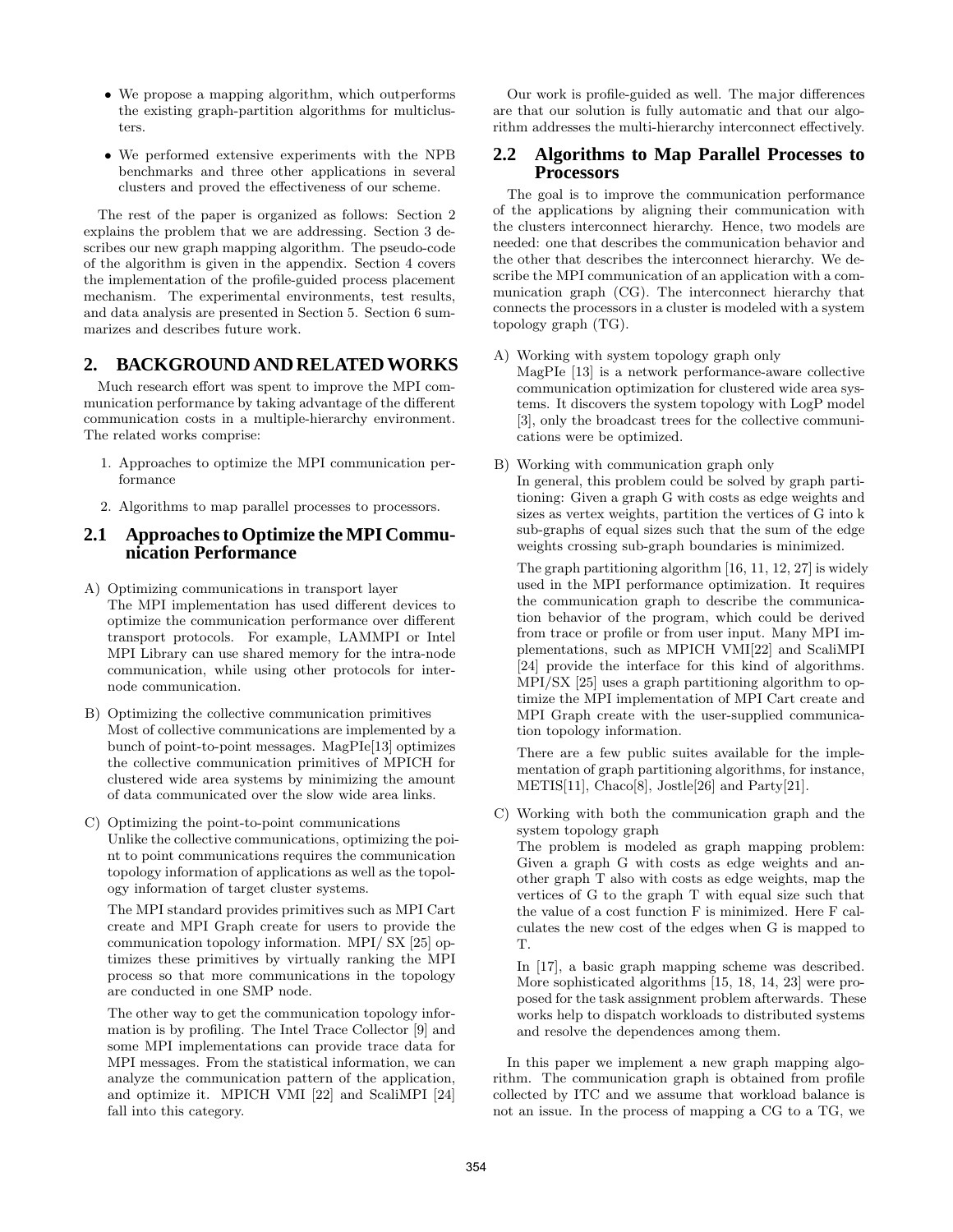

A. Communication graph B: System topology graph



C: Graph Partitioning D: Graph Mapping Figure 1: Profile-guided parallel processes placement, where the weight of the edge is communication cost between two vertices and the smaller the better. ( The communication graph A describes the communication behavior of the application; the system topology graph B describes connection overhead/bandwidth between processors in the SMP nodes; C shows sub-groups after min-cut graph partitioning, which can direct the placement;  $D$  is the optimal mapping result from the communication graph  $A$  to the system topology graph B. Here the cost function is a simple multiplication .)

hope to achieve the result that min-sums the total communication cost. For comparison purposes, a graph partitioning algorithm is included in our study as well.

An example of graph  $G$  is in Figure 1.A, and the graph  $T$ is in Figure 1.B. The result of partitioning the graph into 2 sub-graphs is shown in Figure 1.C. Moreover, the mapping result from graph  $G$  to graph  $T$  is in Figure 1.D.

### **3. THE GRAPH MAPPING ALGORITHM**

In most MPI applications, the process number corresponds to the CPU number. We omit the workload balance issue in our algorithm to simplify the model.

#### **3.1 Problem Definition**

A formal description of the application communication graph  $G_p$  is given:

 $G_P = \langle V_P , E_P , W_E \rangle$ , where:

- $V_P$  is a set of application processes,  $V_P = \{v_i | v_i \in$  $G_P$ ,  $v_i$  is a vertex in the graph;
- $E_P$  is a set of communications between  $v_i$  and  $v_j$ ,  $E_P =$  ${e_{i,j} | v_i, v_j \in V_P}$ ,  $e_{i,j}$  is the edge between two vertices;
- $W_E$  is the communication cost of the  $E_P$ ,  $W_E = \{w_{i,j} | e_{i,j} \in E_P \}, w_{i,j}$  is the weight of the edge.

Besides the definition of the application communication graph, we model the system topology with the graph  $T$ :

 $T_N = \langle M_N , D_N \rangle$ , where:

•  $M_N$  is a set of machine nodes or processors,  $M_N =$  ${m_i|m_i \in T_N}, m_i$  is vertex in the graph;

•  $D_N$  is a set of communication cost between  $m_i$  and  $m_j$ ,  $D_N = \{d_{i,j} | m_i, m_j \in T_N\}, d_{i,j}$  is the distance between two vertices.

The definition of graph mapping from  $G$  to  $T$  is:

 $G_{PN}^{'}=\langle V_{PN}^{'},E_{PN}^{'},W_{p}^{'}\rangle$  $E'_{E'}\rangle$ , where:

- $V'_{PN}$  is a set of application processes after being mapped to the set of machine nodes or processors,  $V_{PN}$  =  ${v'_{ik} = v_i \rightarrow m_k | v_i \in V_P, m_k \in M_N}, v'_{jk}$  is the vertex after mapping;
- $E'_{PN}$  is a set of communications between  $v'_{ik}$  and  $v'_{jl}$ ,  $E'_{PN} = \{e'_{ik,jl}|v_i, v_j \in V_P, m_k, m_l \in M_N\}, e'_{ik,jl}$  is the edge between two vertices after mapping;
- $\bullet$   $W_{\iota}^{'}$  $_{E^{'}}^{\prime}$  is the communication cost after mapping,  $W_{I}^{'}$  $E' =$  $\{f(w_{i,j}, d_{k,l}|e'_{ik,jl} \in E'_{PN}\}, f(w, d) \text{ is the mapping func$ tion that calculates the cost when the communication edge is mapped to the topology edge. It could be different equations for different applications.

The objective function of graph mapping is minimizing the real communication cost via intelligent mapping the communication graph to the system topology graph.

$$
MAP_{G,T} = \{G'_{PN} | \min(\sum W'_E)\}
$$

#### **3.2 New Heuristic in Graph Mapping**

As described earlier, two graphs are generated from userinput or trace analysis: one describes the application communication pattern (CG); the other describes the system communication topology (TG). We assume the numbers of vertices in these two graphs are equal, which means we can ignore the problem of load-balancing. i.e., the mapping of vertices between two graphs is one to one:

$$
V'_{PN} = \{v'_{ik} = v_i \leftrightarrow m_k | v_i \in V_P, m_k \in M_N\}
$$

Then our new mapping algorithm could map the communication graph to the system topology graph.

The graph partitioning and graph mapping problems have been proved to be NP-hard[5]. We adopt the heuristic k-way graph partitioning algorithm proposed in  $[16]$  as the basis to solve the graph mapping problem with a new objective function:

$$
\min \sum W_{E}^{'} = \min \left( \sum_{v_{ik}^{'}, v_{jl}^{'} \in V_{PN}^{'}} f(w_{i,j}, d_{k,l}) \right)
$$

A basic operation in the proposed heuristic is to exchange a pair of process-node mappings and calculate the change of the value of the objective function, which is defined as the gain function  $q$ :

$$
g(v_{ik}', v_{jl}') = \sum_{\substack{m \neq i, j, \\ v'_{mn} \in V'_{PN}}} f(w_{i,m}, d_{k,n}) + f(w_{j,m} + d_{l,n})
$$

$$
- \sum_{\substack{m \neq i, j, \\ v'_{mn} \in V'_{PN}}} f(w_{i,m}, d_{l,n}) + f(w_{j,m} + d_{k,n})
$$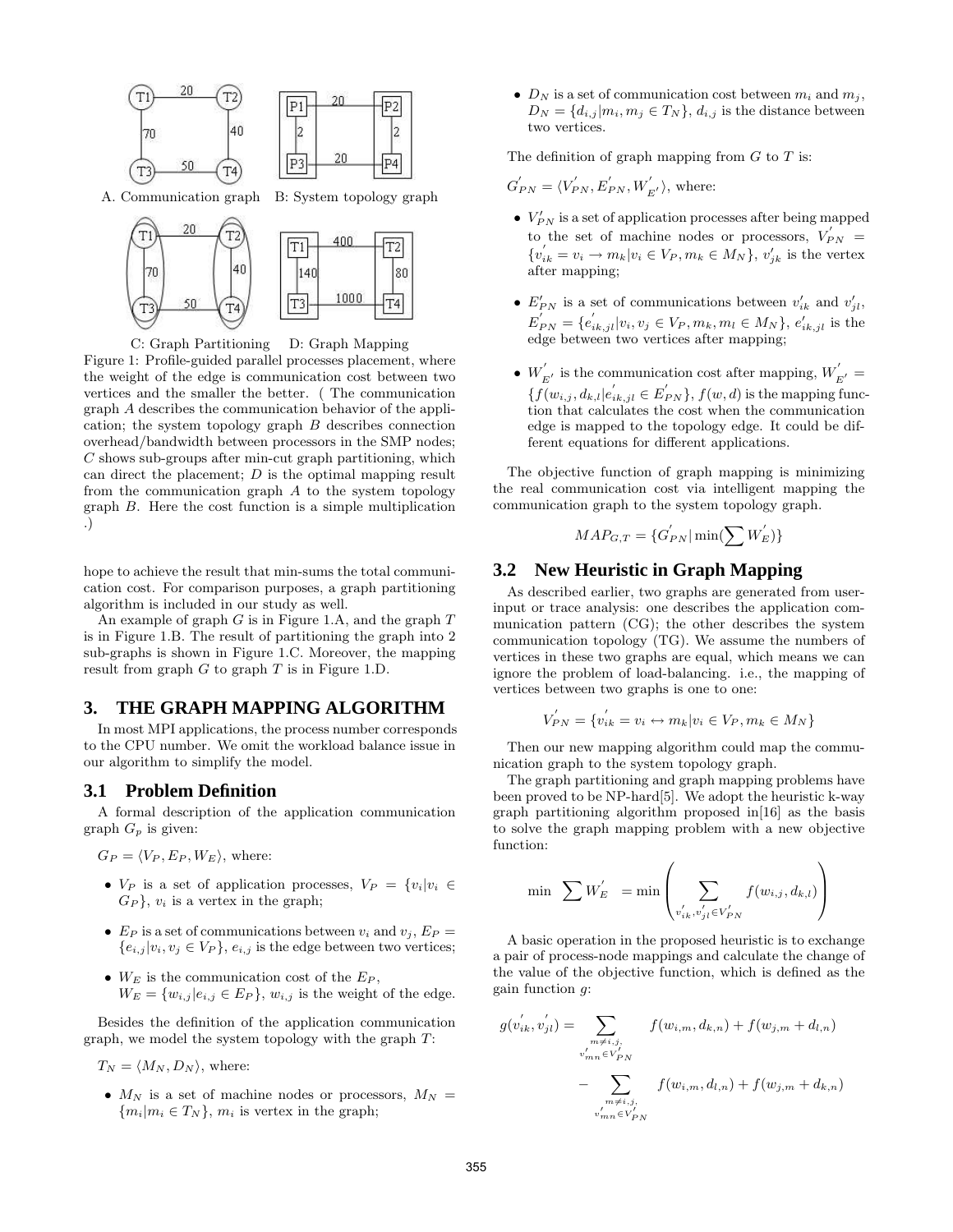where the second sum is the communication cost between other vertices and the two vertices  $v'_{ik}$  and  $v'_{jl}$  after exchanging the mapping of  $v_i$  and  $v_j$ . The first sum is the original  $\frac{1}{2}$  communication cost before the exchanging.

The algorithm starts with a random mapping scheme to avoid being stuck in a poor local maximum. Each pass improves the quality of the mapping scheme. If no positive gain is available, the algorithm stops. cho mupping seneme. If no positive

In is available, the algorithm stops.<br>In each pass, the algorithm first calculates the matrix  $g(v'_{ik}, v'_{jl})$  for each pair of vertices in the communication graph. It then selects the pair with max gain. Recalculate the matrix  $g(v'_{ik}, v'_{jl})$  for the rest of vertices until all of the vertices are selected. Choose the pairs of vertices in the selection to exchange, if the sum of the gains is positive and maximum. Exchange those chosen pairs, loop to next pass. The detail pseudo-code is in the appendix.

The following points are worth noting:

- 1. The proposed algorithm is more efficient than those simple pair-wised exchange algorithms. In each pass, the algorithm exchanges the maximal number of the pairs of which the sum of the gains is positive and maximum.
- 2. To avoid getting the local optimum for the heuristic, the algorithm chooses random mapping as the start. To improve the quality of the heuristic, we can start the mapping algorithm with several random initializations. In addition, multiple execution with different initial start mapping could be performed in parallel.
- 3. The complexity of the algorithm is dominated by the calculation of the gain, which takes  $O(N^2)$  time. Each pass calculated the gain function for  $N$  times, so the complexity for each pass is  $O(N^3)$ . The execution time of the mapping algorithm depends on the complexity of the graph CG and TG, i.e., how many passes to get the optimized solution. In section 5.3, we give the execution time of the mapping algorithm and analyze its scalability.

# **4. IMPLEMENTATION OF THE PROFILE GUIDED PROCESSES PLACEMENT MECHANISM**

The processes placement mechanism was implemented as an experimental component of the Intel Cluster Tool Kit[9]. In Figure 2, the communication graph can be parsed and abstracted from the trace file of the application after its execution with Intel Trace Collector[9] or Intel MPI library[10]. The system topology graph can be obtained using our MPI parallel ping-pong tool or other topology discovery mechanisms, in addition to using the administrator's input.

#### **4.1 Application Communication Graph Generator**

Message count and message volume are used to represent the communication cost between MPI processes to form the application communication graph. Message count is a good metric for short message dominant applications because short messages are more sensitive to the communication overhead occurred each time regardless the message size. Message volume is more proper to represent the communication cost of large message dominated applications because it is more sensitive to the total size of messages.



Figure 2: Workflow of the profile-guided parallel processes placement.

In our implementation, we first calculate the median message size of the application and compare it with a threshold to determine whether it is dominated by large messages or small ones. Then choose either message count or message volume accordingly.

It should be noted that the threshold to distinguish small and large messages varies on different MPI implementations. In our implementation, it is obtained by measuring the latency and bandwidth of ping-pong messages with various sizes.

## **4.2 Exploration of Interconnect Topology**

The topology graph describes the interconnect hierarchy of a cluster. This hierarchy has a large impact on the applications' communication behavior. We use parameters, such as gap and overhead, from the LogP model [20] to weight the connections in the cluster topology graph. Overhead dominates the small message transmission time, while gap, the reciprocal of bandwidth, determines the transmission time of bulk messages. These parameters can be obtained from



Figure 3: A 2-tier Gap topology graph in a 8x4 Xeon cluster with gigabit Ethernet connections.

the technical specification of a cluster or from conducting a simple ping-pong test. We implemented a MPI parallel ping-pong tool to measure these parameters that adopts single-circle-match algorithm, which requires N?1 iterations of ping-pong tests. In each iteration  $N/2$  pair-processors are exchanging MPI ping-pong message simultaneously. This approach mimics the environment of real applications where simultaneous data transfer is a norm. In addition, to reduce the noise, the 10% data with the highest overhead/gap ping-pong results are ignored, because these data are likely to suffer from extreme congestion. Another method we use to enhance the data is the average-median statistic. For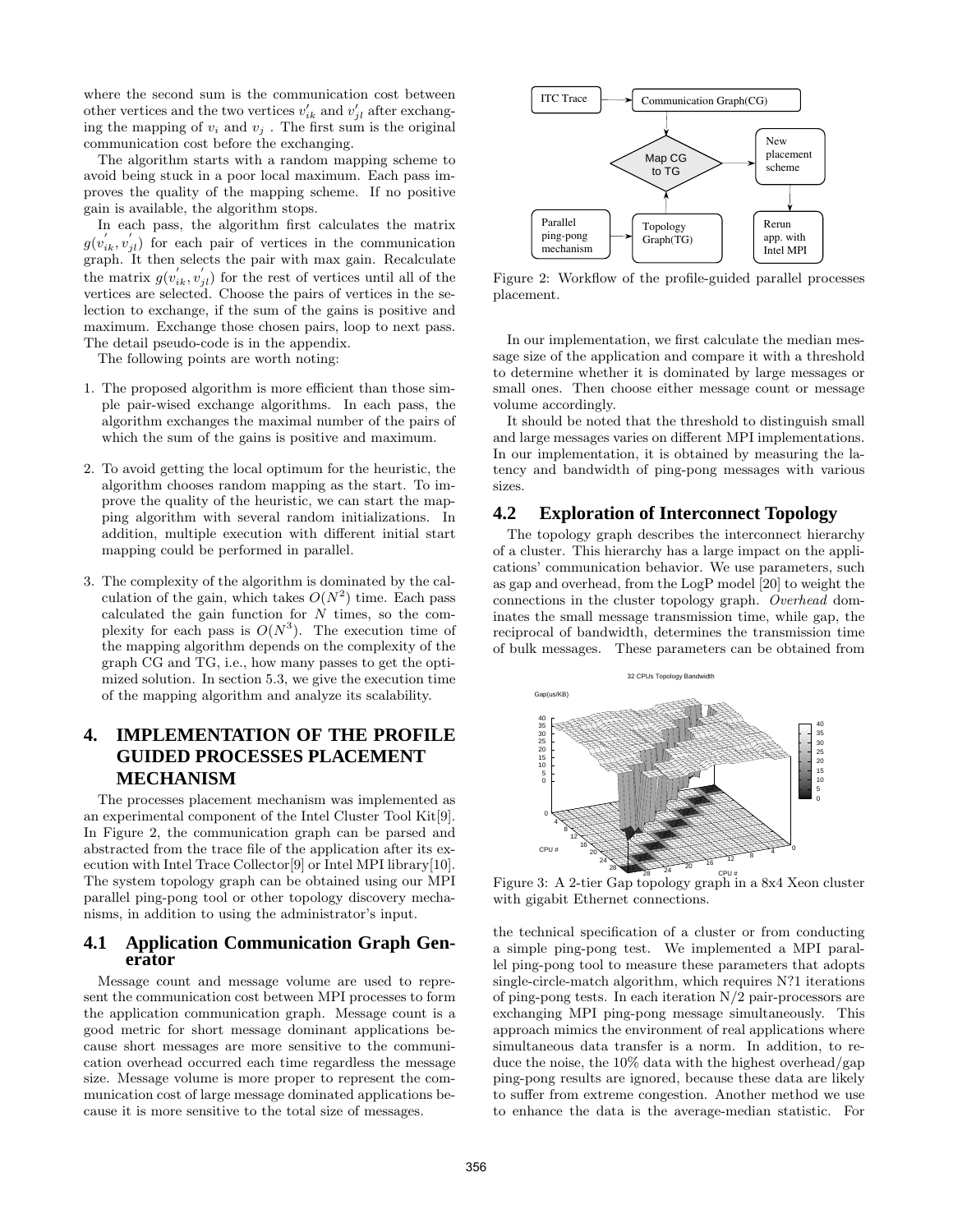

Figure 4: A 2-tier overhead topology graph on a 8x4 Xeon cluster with gigabit Ethernet connections.

the examples of gap and overhead topology graphs shown in Figures 3 and 4, we can see that inter-node communication is slower than the intra-node communication.

The advantage of this tool is twofold. Firstly it measures the effective bandwidth and overhead for the interconnect by simulating the application run time, while the technical specifications only describes the theoretic values and could not reflect situations such as congestion. Secondly, it scales to clusters with tens of thousands of nodes in that the measurement is performed in parallel so the time spent in topology discovery is kept reasonable.

### **4.3 Generating the New Process Placement**

With a communication graph and a system topology graph, we can use the mapping algorithm described in the last section to generate the new process placement. The mapping function is defined as:

$$
f(w_{i,j}, d_{k,l}) = \begin{cases} Frequency \times Overhead & \text{if small message} \\ Volume \times Latency & \text{if bulk message} \end{cases}
$$

The new process placement can direct the scheduling of next run.

#### **5. EXPERIMENTS AND ANALYSIS**

We have tested the performance of profile-guided placement with the following MPI benchmarks and applications:

- NPB[1]: Five applications from NASA Parallel Benchmark:
	- LU: a version of SSOR algorithm by splitting of the operator of the Navier-Stokes equation into a product of lower triangular matrix and upper triangular matrix. It sends large numbers of very small (40byte) messages and is very sensitive to the small message communication performance.
	- BT: use Alternating Direction Implicit(ADI) approximate factorization of the operator of Navier-Stokes equation.
	- SP: uses the Beam-Warming approximate factorization and Pulliam-Chaussee diagonalization of the operator of the Navier-Stokes equation.
	- MG: iterations of V-cycle multi-grid algorithm for solving a discrete Poisson problem on a 3D grid with periodic boundary conditions.
- CG: a solution of a sparse system of linear equations by iterations of the conjugate gradient method.
- WRF[28]: a next-generation mesoscale numerical weather prediction model designed to serve both operational forecasting and atmospheric research need. The WRF MPI version uses MPI messages to exchange the data at the division boundary.
- ZEUSMP[6]: a message passing implementation of the ZEUS algorithm, which solves the ideal MHD equations governing the evolution of a wide variety of astrophysical systems. It divide the computational domain into 3-dimensional tiles, each exchanging the boundary data with neighboring tiles by MPI non-blocking message passing.
- COMBUSTION[4]: an application which implements the direct numerical simulations (DNS) with a time dependent turbulence structure and a finite rate reaction model. The scope is to study auto ignition processes of synthetic turbulent diffusion flames.

The test-beds include clusters based on Itanium<sup>®</sup>-based and IA-32 systems. Each cluster has eight 2-way SMP nodes (Itanium<sup>®</sup> 2 or Intel<sup>®</sup> Xeon<sup>®</sup> processor) connected by a gigabit Ethernet.

- Itanium<sup>®</sup> 2 processor with 1.5GHz and 6MB L3 cache and 2GB memory, and RHEL3.0.
- Intel<sup>®</sup> Xeon<sup>®</sup> processor with 3.60GHz and 2MB L2 cache and 2GB memory, and RHEL3.0. It should be noted that we enabled the hyperthreading feature in the Xeon processor, so we put four MPI processes in each dual Xeon machine in our experiments.
- $\bullet$  Intel<br>® MPI 1.0 (icc 8.1) and ITC5.0 are used to trace the application.

To simulate clusters with different scales and interconnect hardware, we construct two kinds of cluster topology:

- Two-tier topology: We setup two clusters. One of them consists of 8 Itanium 2 nodes. The other one consists of 8 Xeon nodes. All the nodes are inside the clusters are connected with one switch while each node of the cluster is a SMP machine. This configuration is common in current clusters.
- Three-tier topology: Divide the 8 nodes into 2 groups connected by two unique switches. The connections between the 2 switches are:

(a) A Gigabit Ethernet for the Itanium 2 cluster;

(b) A 100 Mbps Fast Ethernet for the Xeon cluster.

This configuration is to simulate the situation of clusters of clusters where clusters are connected with shared links with limited bandwidth.

#### **5.1 Comparison of MPI Placement Schemes**

We have compared three kinds of placement in the experiments:

• MPI default placement: Select processors from the node list in the round-robin order.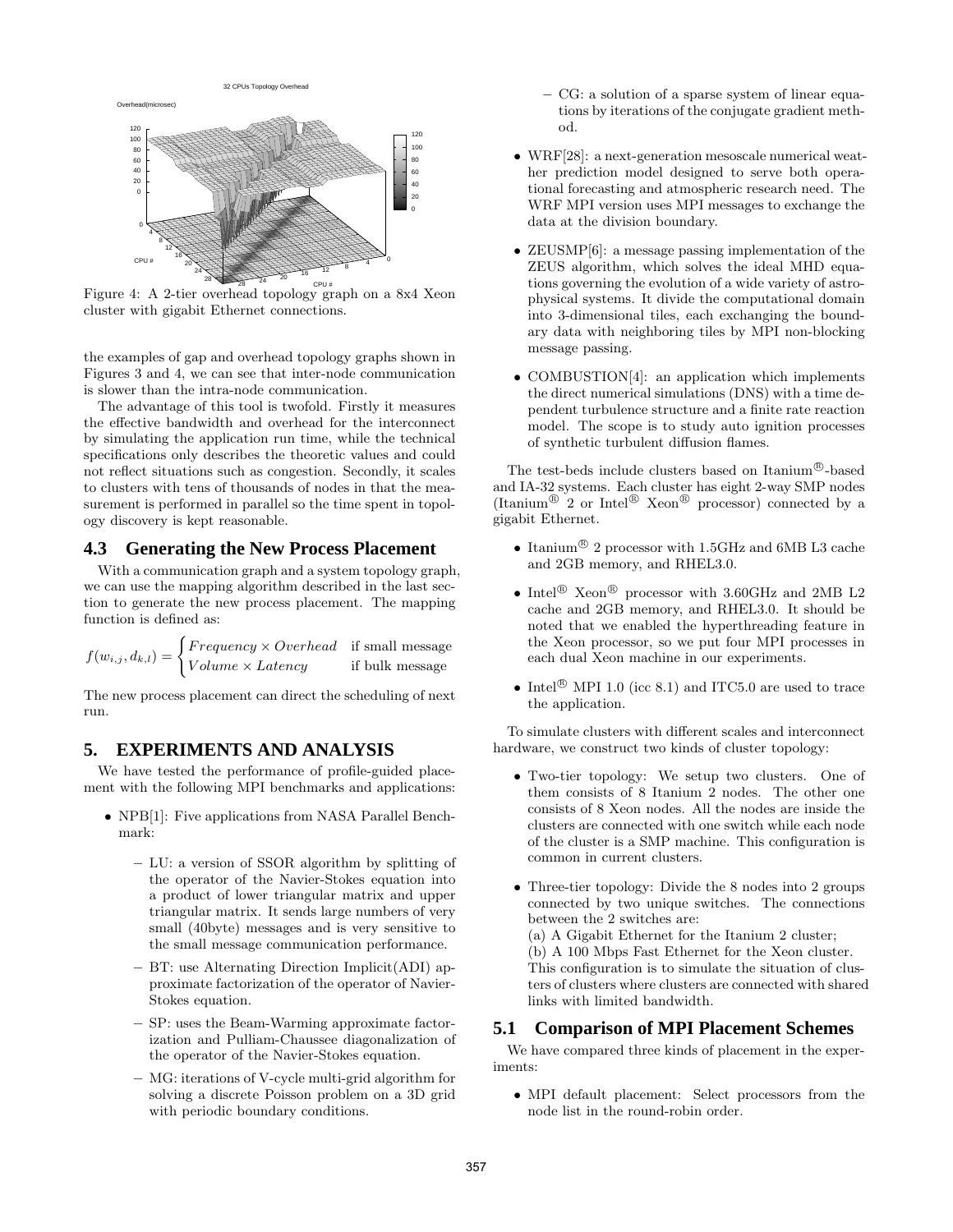| Application Metric MPI |                 |         | Graph  | Graph  | Speedup |
|------------------------|-----------------|---------|--------|--------|---------|
|                        |                 | default | Parti- | Map-   |         |
|                        |                 |         | tion   | ping   |         |
| Zeusmp                 | sec             | 2645    | 1579   | 1579   | 1.68    |
| Combustion             | sec             | 297     | 277    | 278    | 1.07    |
| <b>WRF</b>             | sec             | 583.71  | 582.99 | 582.99 | 1.00    |
| LU.A.16                | Mflops 148.70   |         | 189.59 | 180.83 | 1.22    |
| <b>BT.A.16</b>         | $Mflops$ 140.04 |         | 146.50 | 149.61 | 1.07    |
| SP.A.16                | $Mflops$ 44.53  |         | 43.84  | 47.02  | 1.06    |
| MG.A.16                | Mflops $ 72.16$ |         | 108.32 | 108.32 | 1.50    |
| CG.A.16                | $Mflops$ 12.88  |         | 16.37  | 19.12  | 1.48    |

Table 1: Two-tier topology for the  $8 \times 2$  Itanium cluster.

Table 2: Three-tier topology for the  $8 \times 2$  Itanium cluster.

| Application   Metric   MPI |                            |         | Graph  | Graph  | Speedup |
|----------------------------|----------------------------|---------|--------|--------|---------|
|                            |                            | default | Parti- | Map-   |         |
|                            |                            |         | tion   | ping   |         |
| Zeusmp                     | sec                        | 5308    | 3223   | 1573   | 3.27    |
| Combustion                 | sec                        | 1498    | 307    | 277    | 5.41    |
| <b>WRF</b>                 | sec                        | 607.76  | 587.54 | 589.82 | 1.03    |
| LU.A.16                    | $\overline{\text{Mflops}}$ | 137.93  | 175.31 | 191.56 | 1.39    |
| <b>BT.A.16</b>             | <b>M</b> flops             | 103.65  | 115.8  | 125.45 | 1.21    |
| SP.A.16                    | Mflops $33.05$             |         | 37.46  | 39.18  | 1.19    |
| MG.A.16                    | Mflops   64.71             |         | 63.79  | 81.34  | 1.26    |
| CG.A.16                    | Mflops                     | 9.19    | 16.93  | 16.11  | 1.75    |

- Graph partitioning placement: Generated by the existing graph partitioning algorithms which always take the system as a two-tier one. We choose the METIS toolkit because it is one of the most popular toolkit for graph partitioning.
- Graph mapping placement: Generated by our proposed graph mapping algorithm.

Tables 1 shows the results in the Two-tier  $8\times2$  Itanium2 clusters while Table 2 shows the results when the cluster is configured as three-tiered. The speedup in both Table 1 and Table 2 means performance of graph mapping scheme versus performance of the MPi default scheme. Figure 5 shows the NPB data in Table 1 and Table 2 more intuitively.

The speedup columns in Table 1 and 2 show that both the graph partitioning scheme and the graph partition scheme are effective for the two-tier configuration. However, for the three-tier configuration, although the graph partitioning algorithm could still provide significant speedup over the MPI default placement scheme, it is completed exceeded by the graph mapping schemes.

| Table 3: Results for the $8 \times 4$ Xeon cluster. |  |  |  |  |  |
|-----------------------------------------------------|--|--|--|--|--|
|                                                     |  |  |  |  |  |

| Application Metric |                | Two-tier |       | Three-tier |       |
|--------------------|----------------|----------|-------|------------|-------|
|                    |                | MPI      | Graph | <b>MPI</b> | Graph |
|                    |                | default  | Map-  | default    | Map-  |
|                    |                |          | ping  |            | ping  |
| Zeusmp             | sec            | 4000     | 1299  | 32640      | 13355 |
| <b>WRF</b>         | sec            | 80       | 72    | 386        | 158   |
| LU.B.32            | $Mflops$ 224   |          | 245   | 44         | 174   |
| <b>BT.B.32</b>     | <b>M</b> flops | 239      | 250   | 98         | 141   |
| SP.B.32            | Mflops         | 108      | 114   | 30.53      | 51.52 |
| MG.C.32            | $Mflops$ 106   |          | 106   | 37         | 52    |
| CG.B.32            | <b>Mflops</b>  | 7.32     | 16.15 | 1.45       | 3.49  |



Figure 5: NPB test results in 3-tier Itanium cluster.



Figure 6: Zeusmp results in Itanium cluster

Figure 6 shows Zeusmp results by comparing the performance of two-tier and three-tier configuration under different schemes. It is shown that both the MPI default scheme and the graph partition scheme suffered from the threetier configuration, while the graph mapping scheme almost maintains the performance in the two-tier configuration.

Table 3 demonstrates the results for the 8×4 Xeon cluster with both two-tiered and three-tiered configurations. In the three hierarchy topology of Xeon cluster, the bottleneck is the slow connection between those switches. Comparing Table 2 and Table 3 would show that graph mapping scheme is more effective for multicluster systems when the bandwidth of interconnect between clusters is low. For a example, the WRF shows only marginal speedup in Table 2, but significant speedup in the 3-tier configuration in Table 3. The trend of multicore processors will put many more computing power in a cluster system and the interconnect may be more congested in the future multicluster systems. Our graph mapping algorithms are supposed to be more effective in these systems.

There are some constraints for the profile-guided processes placement. The intelligent placement only improves the performance of applications with heavy point-to-point communications. It works best if these communications are asymmetrical. If an application fails to meet these requirements, slight slow down may occur. This situation occurred when we tested a version of CHARMM [2] application written with point-to-point messages. We have addressed this issue by introducing a threshold for the improvement brought by process placement.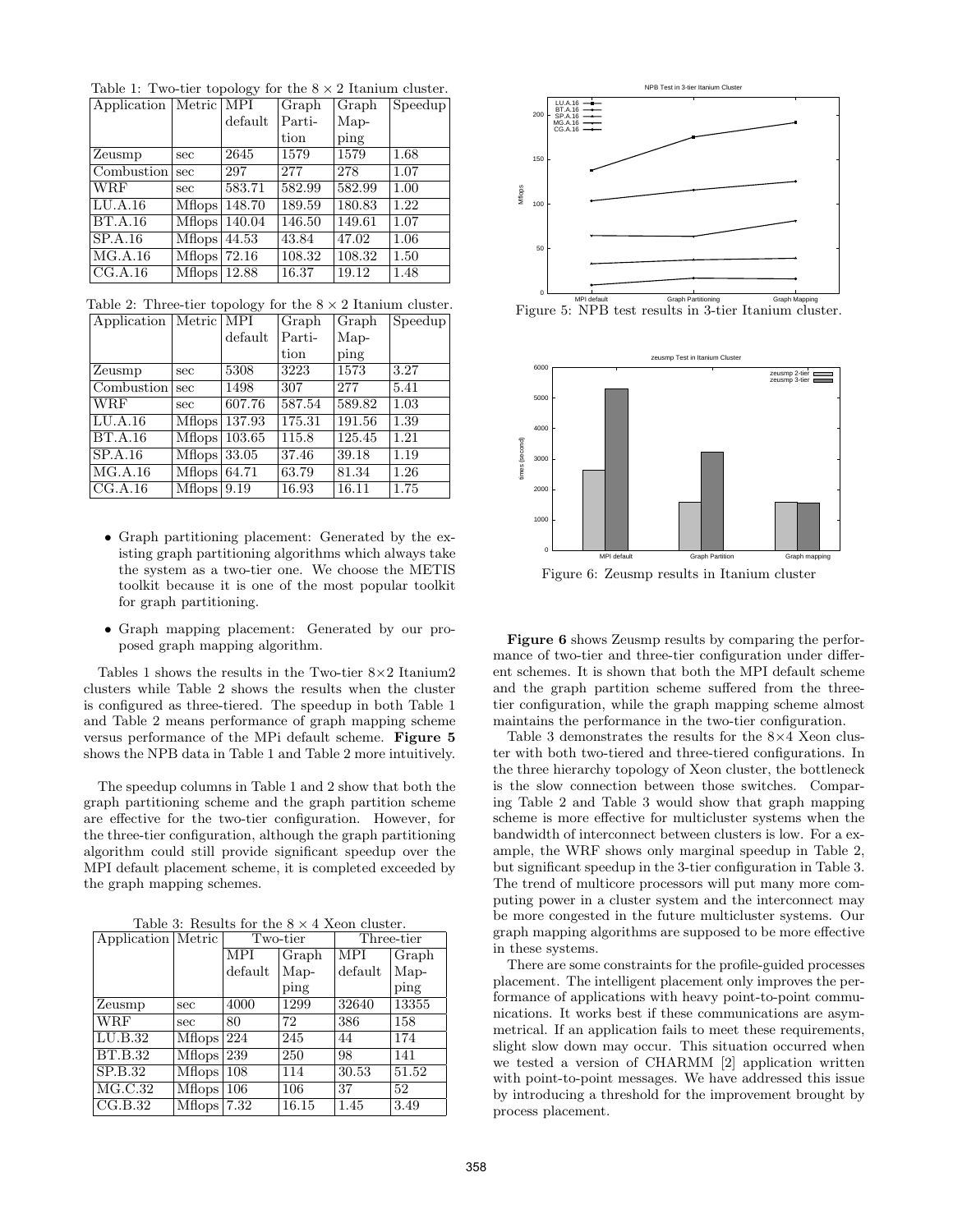Table 4: Execution Time of the Graph Mapping Algorithm.

|                  |    | Benchmark scale(process $#$ ) Mapping time (sec) |
|------------------|----|--------------------------------------------------|
| $_{\text{LU.C}}$ | 32 | 0.026                                            |
| LU.C             | 64 | 0.326                                            |
| MG.C             | 32 | 0.026                                            |
| MG.C             | 64 | 0.344                                            |
| CG.C             | 32 | 0.023                                            |
| CG.C             | 64 | 0.380                                            |

## **5.2 Execution Time of the Graph Mapping Algorithm**

In this section, we present the execution time of our graph mapping algorithm up to 64 MPI processes with three benchmarks from NPB, LU.C, MG.C and CG.C. We limit the number of process to 64 because it is the largest scale of traces we could get in our test environments. The algorithm is implemented in C++. The experiments were performed on a Desktop PC with Intel P4 2.8Ghz processor, Linux 2.6 and GCC 4.0 at -O3.

From the Table 4, it could be concluded that for smallscale MPI applications whose number of processes is less than 64, the overhead of our graph mapping algorithm is almost ignorable. With these testing data and the  $O(N^3)$ complexity, a rough estimation on the algorithm's cost would be around 1000 seconds when the number of processes is 1000.

For an MPI application with 1000 processes, it is expected to execute hours or even days. Besides, this cost is a one time cost for a given application/system pair, which will be amortized with multiple executions. Comparing with the current profile guided compiler optimization for sequential code(which requires hours to have 5%-10% performance improvement), we think that the performance/cost ratio of our approach is acceptable.

#### **6. CONCLUSIONS AND FUTURE WORK**

In this paper, we proposed a fully automatic scheme for optimized parallel process placement in SMP clusters and multi-clusters without users' knowledge on either applications or target systems. We implemented this scheme as a toolset named MPIPP. MPIPP is being integrated into the Intel Cluster Toolkit now.

We proposed a graph mapping algorithm which maps the communication graph of parallel applications to the system topology graph. This algorithm is more powerful than the existing graph partitioning algorithms because it takes multi-tier interconnect topology into consideration. With the advent of the multicore processor, future systems are likely to be multiple-tiered instead of just two-tiered where our algorithm should be superior.

We made extensive experiments with several parallel benchmarks and applications on a few cluster systems and multicluster systems. Experimental results show that the optimized process placement generated by our tools can achieve significant speedup.

Our current implementation only addresses point-to-point MPI messages. Many applications are written with primarily collective operations, such as LS-DYNA [19]. We are working on the optimization of collective operations.

Besides communication, there are other factors that could affect the application performance, such as memory usage, load balance and application communication pattern. The interaction of these factors and the placement scheme should be investigated.

While this research focus on message passing applications, the approach described in this paper has the potential to be extended to shared memory applications.

## **7. REFERENCES**

- [1] D. Bailey, T. Harris, W. Saphir, R. van der Wijngaart, A. Woo, and M. Yarrow. The NAS parallel benchmarks 2.0. Technical Report NAS-95-020, NASA Ames Research Center, Dec. 1995.
- [2] ChARMM Team. CHARMM. http://www.charmm.org
- [3] Culler, Karp, Patterson, Sahay, Schauser, Santos, Subramonian, and von Eicken. LogP: Towards a realistic model of parallel computation. In PPOPP: 4th ACM SIGPLAN Symposium on Principles & Practice of Parallel Programming: PPOPP, 1993.
- [4] M. Deilmann, B. Roberg, M. Baum, and V. Scherer. Numerical simulation of evaporation and ignition of non-premixed n-heptane flames. In 5th International Conference on Parallel Processing and Applied Mathematics, Czestochowa, Poland, 2003.
- [5] J. Díaz, J. Petit, and M. Serna. A survey of graph layout problems.  $j$ -COMP-SURV, 34(3):313-356, Sept. 2003.
- [6] R. A. Fiedler. Optimization and scaling of shared-memory and message-passing implementations of the zeus hydrodynamics algorithm. In Proceedings of Supercomputing'97 (CD-ROM), San Jose, CA, Nov. 1997. ACM SIGARCH and IEEE. Hewlett-Packard Company.
- [7] W. Gropp, E. Lusk, N. Doss, and A. Skjellum. A High-performance, portable implementation of the MPI Message Passing Interface Standard. Parallel Computing, 22(6):789–828, Sept. 1996.
- [8] B. Hendrickson and R. Leland. The Chaco User's Guide Version 2. Sandia National Laboratories, Albuquerque NM, 1995.
- [9] Intel Ltd. Intel<br>® Trace Analyzer  $\&$  Collector. http://www.intel.com/cd/software/products/ asmo-na/eng/cluster/tanalyzer/index.htm
- [10] Intel Ltd. Intel $^{\circledR}$  MPI library. http://www.intel.com/cd/software/products/ asmo-na/eng/cluster/mpi/index.htm
- [11] G. Karypis and V. Kumar. METIS, Unstructured Graph Partitioning and Sparse Matrix Ordering System. Version 2.0. Technical report, University of Minnesota, Department of Computer Science, Minneapolis, MN 55455, Aug. 1995.
- [12] B. W. Kernighan and S. Lin. An efficient heuristic procedure for partitioning graphs. Bell System Technical Journal, 49(2):291–307, Feb. 1970.
- [13] T. Kielmann, R. F. H. Hofman, H. E. Bal, A. Plaat, and R. Bhoedjang. MagPIe: MPI's collective communication operations for clustered wide area systems. In PPOPP, pages 131–140, 1999.
- [14] S. Kirkpatrick, C. D. Gelatt, and M. P. Vecchi. Optimization by simulated annealing. Science, Number 4598, 13 May 1983, 220, 4598:671–680, 1983.
- [15] G.-J. Lai and C. Chen. A new scheduling strategy for numa multiprocessor systems. In ICPADS, pages